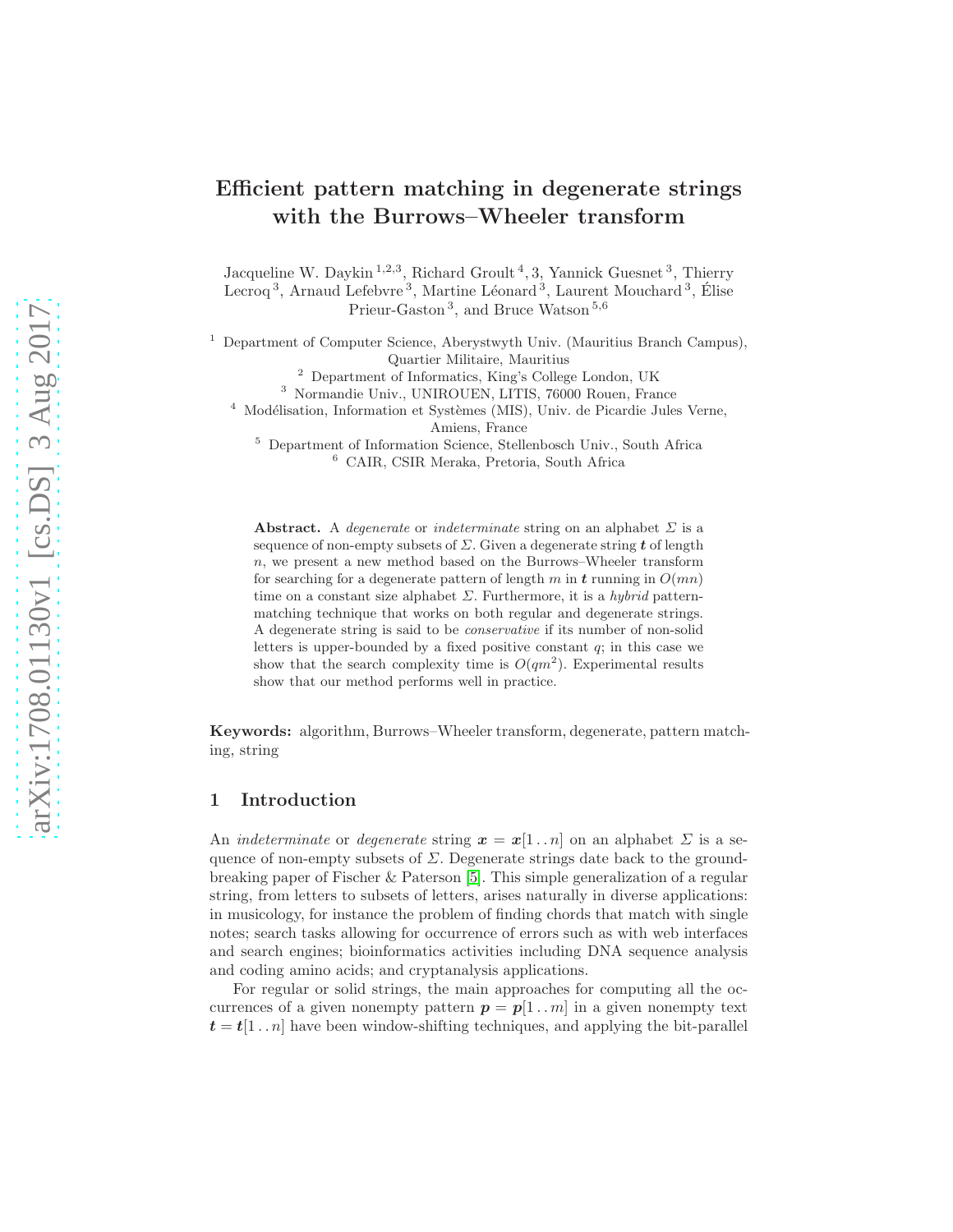#### 2 Daykin et al

processing to achieve fast processing – for expositions of classic string matching algorithms see [\[2\]](#page-6-1). More recently the Burrows–Wheeler transform (BWT) has been tuned to this search task, where all the occurrences of the pattern  $p$  can be found as a prefix of consecutive rows of the BWT matrix, and these rows are determined using a backward search process.

The degenerate pattern matching problem for degenerate strings  $p$  and  $t$  over  $\Sigma$  of length m and n respectively is the task of finding all the positions of all the occurrences of **p** in **t**, that is, computing every j such that  $\forall 1 \leq i \leq |p|$  it holds that  $p[i] \cap t[i+j] \neq \emptyset$ .

Variants of degenerate pattern matching have recently been proposed. A degenerate string is said to be conservative if its number of non-solid letters is upper-bounded by a fixed positive constant q. Crochemore et al. [\[3\]](#page-6-2) considered the matching problem of conservative degenerate strings and presented an efficient algorithm that can find, for given degenerate strings  $p$  and  $t$  of total length n containing q non-solid letters in total, the occurrences of  $p$  in  $t$  in  $O(nq)$  time, i.e. linear in the size of the input.

Our novel contribution is to implement degenerate pattern matching by modifying the existing Burrows–Wheeler pattern matching technique. Given a degenerate string  $t$  of length  $n$ , searching for either a degenerate or solid pattern of length m in t is achieved in  $O(mn)$  time; in the conservative scenario with at most q degenerate letters, the search complexity is  $O(qm^2)$  – competitive for short patterns. This formalizes and extends the work implemented in BWB-BLE [\[7\]](#page-6-3).

### 2 Notation and definitions

Consider a finite totally ordered alphabet  $\Sigma$  of constant size which consists of a set of *letters*. The order on letters is denoted by the usual symbol  $\lt$ . A *string* is a sequence of zero or more letters over  $\Sigma$ . The set of all strings over  $\Sigma$  is denoted by  $\Sigma^*$  and the set of all non-empty strings over  $\Sigma$  is denoted by  $\Sigma^+$ . Note we write strings in mathbold such as  $x, y$ . The lexicographic order (lexorder) on strings is also denoted by the symbol  $\lt$ .

A string x over  $\Sigma^+$  of length  $|x| = n$  is represented by  $x[1..n]$ , where  $x[i] \in \Sigma$  for  $1 \leq i \leq n$  is the *i*-th letter of x. The symbol  $\sharp$  gives the number of elements in a specified set.

The concatenation of two strings  $x$  and  $y$  is defined as the sequence of letters of x followed by the sequence of letters of y and is denoted by  $x \cdot y$  or simply  $xy$ when no confusion is possible. A string y is a *substring* of x if  $x = u y v$ , where  $u, v \in \Sigma^*$ ; specifically a string  $y = y[1..m]$  is a substring of x if  $y[1..m] =$  $x[i \cdot i + m - 1]$  for some i. Strings  $u = x[1 \cdot i]$  are called prefixes of x, and strings  $v = x[i \nvert n]$  are called *suffixes* of x of length n for  $1 \leq i \leq n$ . The prefix u (respectively suffix v) is a proper prefix (suffix) of a string x if  $x \neq u, v$ . A string  $y = y[1..n]$  is a cyclic rotation of  $x = x[1..n]$  if  $y[1..n] = x[i..n]x[1..i-1]$ for some  $1 \leq i \leq n$ .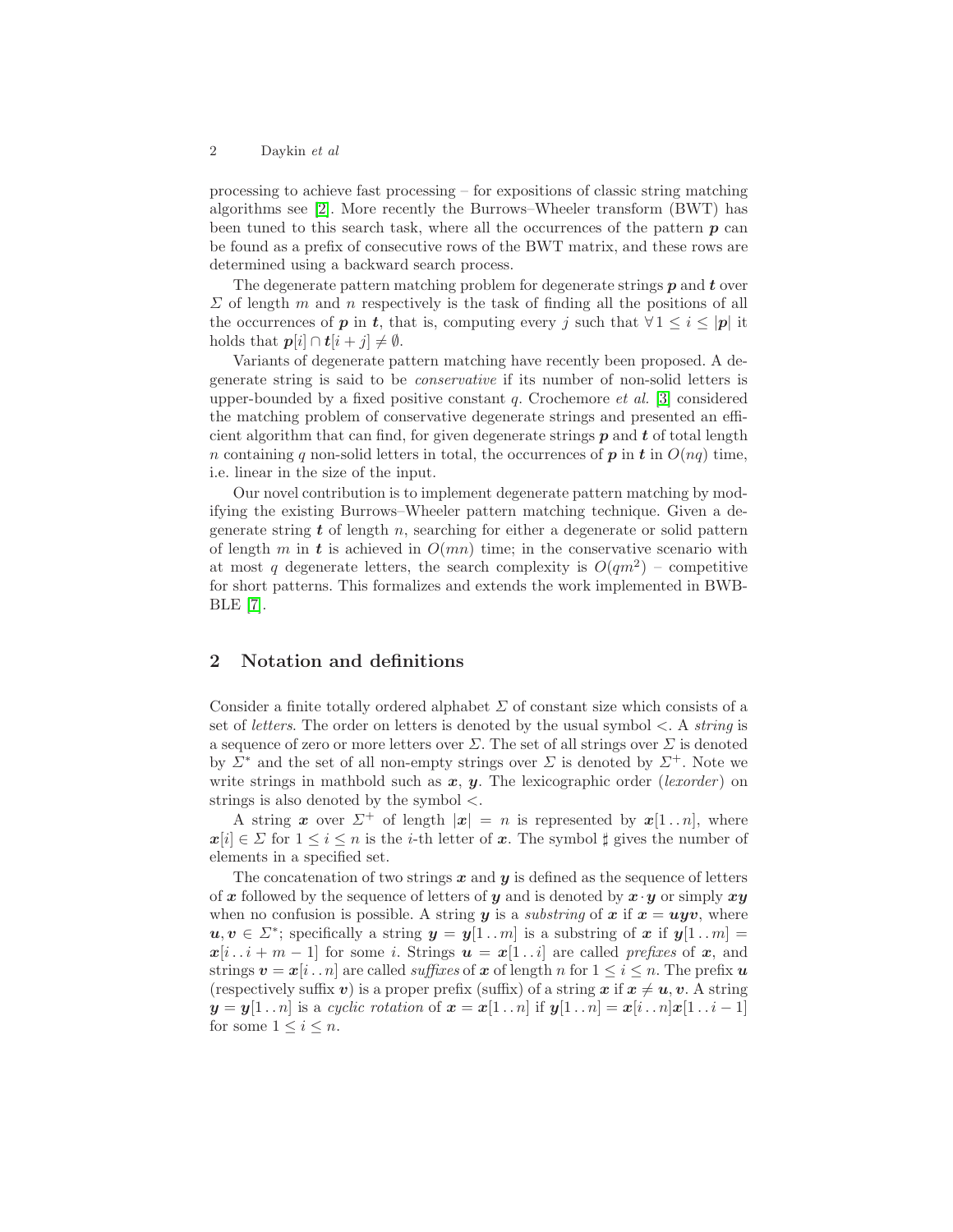**Definition 1 (Burrows–Wheeler transform).** The BWT of x is defined as the pair  $(L, h)$  where L is the last column of the matrix  $M_{\mathbf{x}}$  formed by all the lexorder sorted cyclic rotations of  $x$  and  $h$  is the index of  $x$  in this matrix.

The BWT is easily invertible via a linear last first mapping [\[1\]](#page-6-4) using an array C indexed by all the letters c of the alphabet  $\Sigma$  and defined by:  $C[c] = \frac{1}{2}i$  $x[i] < c$  and rank<sub>c</sub> $(x, i)$  which gives the number of occurrences of the letter c in the prefix  $x[1 \t{i}]$ .

In [\[4\]](#page-6-5), Daykin and Watson present a simple modification of the classic BWT, the degenerate Burrows–Wheeler transform, which is suitable for clustering degenerate strings.

Given an alphabet  $\Sigma$  we define a new alphabet  $\Delta_{\Sigma}$  as the non-empty subsets of  $\Sigma: \Delta_{\Sigma} = \mathcal{P}(\Sigma) \setminus \{\emptyset\}.$ 

Formally a non-empty *indeterminate* or *degenerate* string  $x$  is an element of  $\Delta_{\Sigma}^+$ . We extend the notion of prefix on degenerate strings as follows. A degenerate string u is called a *degenerate prefix* of x if  $|u| \leq |x|$  and  $u[i] \cap x[i] \neq \emptyset \ \forall 1 \leq$  $i \leq |\boldsymbol{u}|.$ 

A degenerate string is said to be conservative if its number of non-solid letters is upper-bounded by a fixed positive constant  $q$ .

**Definition 2.** A degenerate string  $y = y[1 \tildot n]$  is a degenerate cyclic rotation of a degenerate string  $\mathbf{x} = \mathbf{x}[1..n]$  if  $\mathbf{y}[1..n] = \mathbf{x}[i..n]\mathbf{x}[1..i-1]$  for some  $1 \leq i \leq n$  (for  $i = 1, y = x$ ).

Given an order on  $\Delta_{\Sigma}$  denoted by the usual symbol  $\lt$ , we can compute the BWT of a degenerate string  $x$  in the same way as for a regular string; here we apply lexorder.

## 3 Searching for a degenerate pattern in a degenerate string

Let **p** and **t** be two degenerate strings over  $\Delta_{\Sigma}$  of length m and n respectively. We want to find the positions of all the occurrences or matches of  $p$  in  $t$  i.e. we want to compute every j such that  $\forall 1 \leq i \leq |\mathbf{p}|$  it holds that  $\mathbf{p}[i] \cap \mathbf{t}[i + j] \neq \emptyset$ . For determining the matching we will apply the usual backward search but at each step we may generate several different intervals which will be stored in a set H. Then step k (processing  $p[k]$  with  $1 \leq k \leq m$ ) of the backward search can be formalized as follows:

$$
OneStep(H, k, C, BWT = (L, h), p) = (((r, s)) | r = C[c] + rank_c(L, i - 1) + 1,
$$
  
\n
$$
s = C[c] + rank_c(L, j),
$$
  
\n
$$
r \leq s, (i, j) \in H, c \in \Delta_{\Sigma} \text{ and } c \cap p[k] \neq \emptyset).
$$

Let  $Step(m, C, BWT, p) = OneStep(\{(1, n)\}, m, C, BWT, p)$  and  $Step(i, C, BWT, p) =$  $OneStep(Step(i + 1, C, BWT, p), i, C, BWT, p)$  for  $1 \leq i \leq m - 1$ . In words,  $Step(i, C, BWT, p)$  applies step m through to i of the backward search.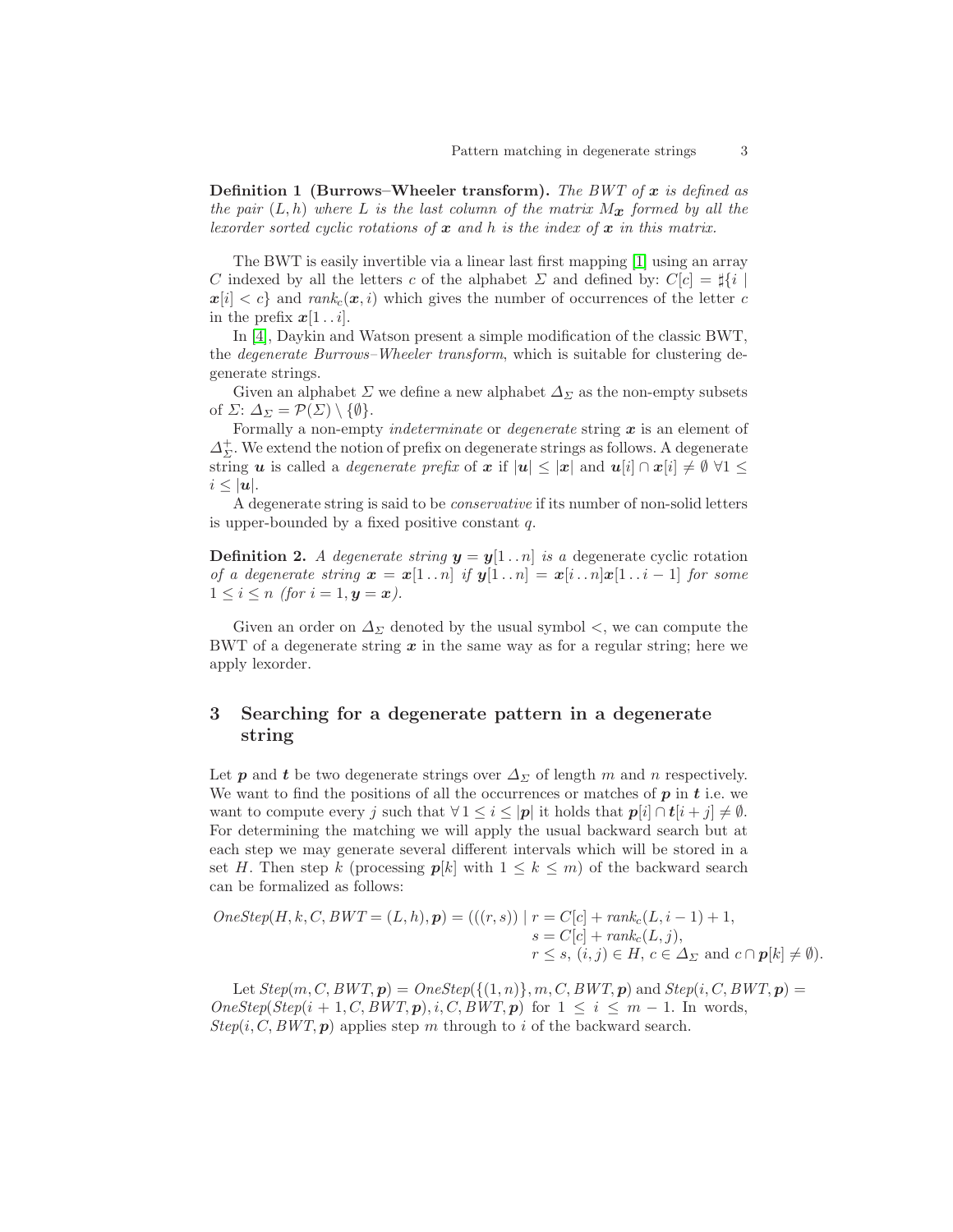4 Daykin et al

DEGENERATEBACKWARDSEARCH $(p, m, BWT = (L, h), n, C)$ 

 $1 H \leftarrow \{(1, n)\}\$ 2  $k \leftarrow m$ 3 while  $H \neq \emptyset$  and  $k \geq 1$  do  $\downarrow$   $H' \leftarrow \emptyset$ 5 for  $(i, j) \in H$  do 6 for  $c \in \Delta_{\Sigma}$  such that  $c \cap p[k] \neq \emptyset$  do 7  $H' \leftarrow H' \cup \{ (C[c] + rank_c(L, i-1) + 1, C[c] + rank_c(L, j)) \}$ 8  $H \leftarrow H'$  $9 \qquad k \leftarrow k - 1$ 10 return H

<span id="page-3-0"></span>Fig. 1. Backward search for a degenerate pattern in the BWT of a degenerate string.

**Lemma 3.** The interval  $(i, j) \in Step(k, C, BWT, p)$  if and only if  $p[k \dots m]$  is a degenerate prefix of  $M_{\mathbf{t}}[h]$  for  $i \leq h \leq j$ .

*Proof.*  $\implies$ : By induction. By definition of the array C when  $(i, j) \in Step(m, C, BWT, p)$ then  $p[m]$  is a degenerate prefix of  $M_{\mathbf{t}}[h]$ , for  $i \leq h \leq j$ . So assume that the property is true for all the integers k' such that  $k \leq k' \leq m$ . If  $(r, s) \in$  $Step(k, C, BWT, p)$  then  $r = C[a] + rank_a(BWT, i - 1) + 1$  and  $s = C[a] +$  $rank_a(BWT, j)$  with  $r \leq s, (i, j) \in Step(k+1, C, BWT, p), a \in \Delta_{\Sigma}$  and  $a \cap p[k] \neq$  $\emptyset$ . Thus by the definition of the BWT,  $p[k \nvert m]$  is a degenerate prefix of rows of  $M_{\mathbf{t}}[h]$  for  $r \leq h \leq s$ .

 $\Leftarrow$ : By induction. By definition, if  $p[m]$  is a degenerate prefix of  $M_{\mathbf{t}}[h]$  for  $r \leq h \leq s$  then  $(r, s) \in Step(m, C, BWT, p)$ . So assume that the property is true for all integers  $k' + 1$  such that  $k < k' \leq m$ . If  $p[k+1..m]$  is a degenerate prefix of  $M_{\mathbf{t}}[h]$  for  $i \leq h \leq j$  then  $(i, j) \in Step(k + 1, C, BWT, p)$ . When  $p[k \dots m]$ is a degenerate prefix of  $M_{\mathbf{t}}[h]$  for  $r \leq h \leq s$  then  $(r, s) \in OneStep(Step(k +$  $1, C, BWT, p$ ,  $i, C, BWT, p$  =  $Step(k, C, BWT, p)$  by definition of the array C and of the rank function.

We conclude that the property holds for  $1 \leq k \leq m$ .

<span id="page-3-2"></span>**Corollary 4.** The interval  $(i, j) \in Step(1, C, BWT, p)$  if and only if **p** is a degenerate prefix of  $M_{\mathbf{t}}[h]$  for  $i \leq h \leq j$ .

The proposed algorithm, see Fig. [1,](#page-3-0) computes  $Step(1, C, BWT, p)$  by first initializing the variable H with  $\{(1,n)\}\$ and then performing steps m to 1, while exiting whenever  $H$  becomes empty.

<span id="page-3-1"></span>The following two lemmas show that the number of intervals in H cannot grow exponentially.

**Lemma 5.** The intervals in  $OneStep({{(i,j)}}, k, C, BWT, p)$  do not overlap.

*Proof.* OneStep( $\{(i, j)\}, k, C, BWT, p$ ) will generate one interval for every distinct letter  $c \in \Delta_{\Sigma}$  such that  $c \cap p[k] \neq \emptyset$ . Thus these intervals cannot overlap.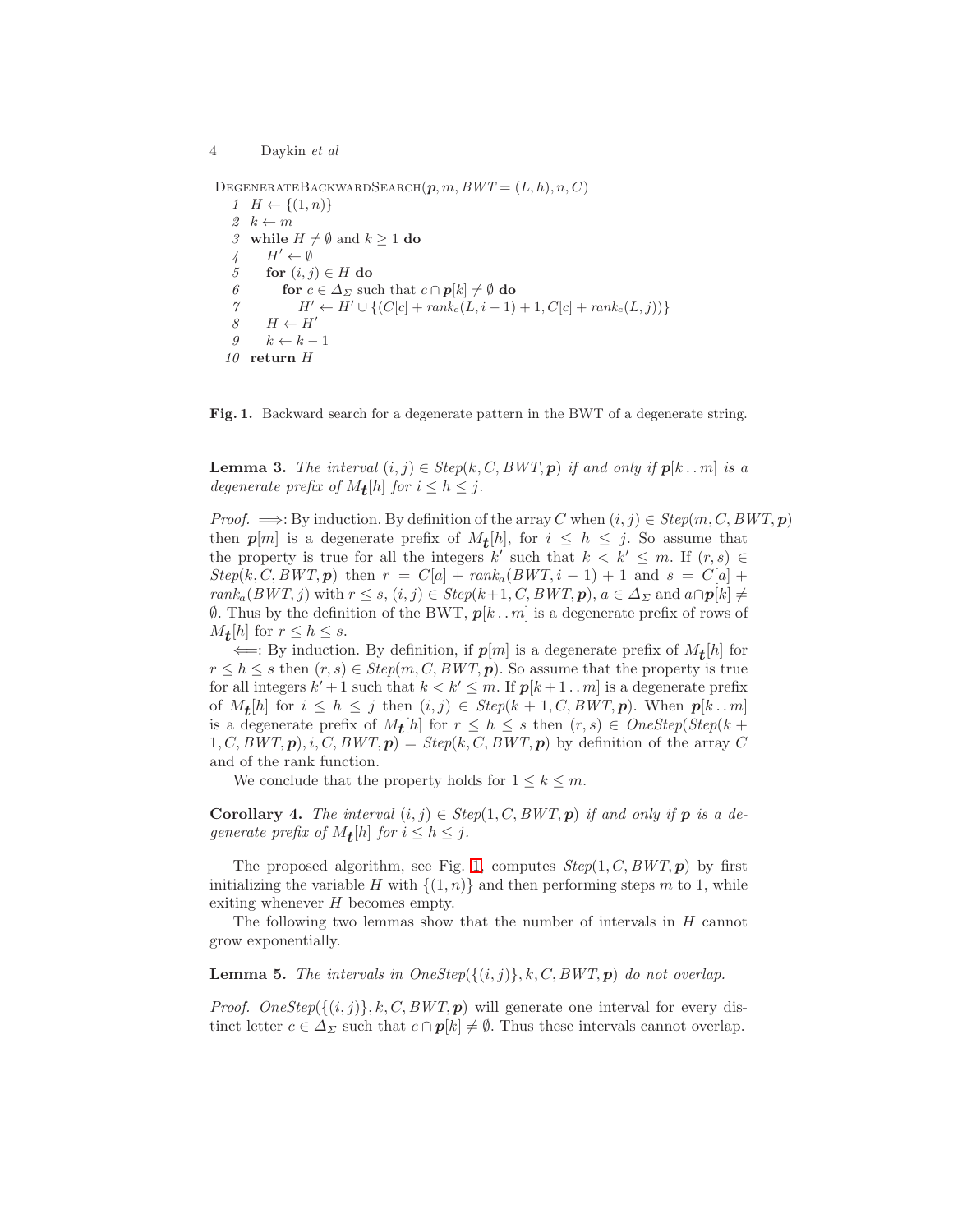**Lemma 6.** The intervals in  $OneStep({{(i,j),(i',j')}, k, C, BWT, p})$  with  $i \leq j <$  $i' \leq j'$  do not overlap.

*Proof.* From Lemma [5,](#page-3-1) the intervals generated from  $(i, j)$  do not overlap, and the intervals generated from  $(i', j')$  do not overlap.

Let  $(r, s)$  be an interval generated from  $(i, j)$ , and let  $(r', s')$  be an interval generated from  $(i', j')$ . Formally, let r, s, c be such that  $r = C[c] + rank_c(BWT, i -$ 1) + 1, s =  $C[c] + rank_c(BWT, j)$ ,  $c \in \Delta_{\Sigma}$  and  $c \cap p[k] \neq \emptyset$ . Let  $r', s', c'$  be such that  $r' = C[c'] + rank_{c'}(BWT, i' - 1) + 1, s' = C[c'] + rank_{c'}(BWT, j'),$  $c' \in \Delta_{\Sigma}$  and  $c' \cap p[k] \neq \emptyset$ .

If  $c \neq c'$  then  $(r, s)$  and  $(r', s')$  cannot overlap since  $C[c] \leq r \leq s < C[c] +$  $\sharp\{i \mid t[i]=c\}$  and  $C[c'] \leq r' \leq s' < C[c'] + \sharp\{i \mid t[i]=c'\}.$  Otherwise if  $c = c'$  then since  $j < i'$ , it follows that  $rank_c(BWT, j) < rank_c(BWT, i'-1) + 1$ and thus  $(r, s) = (C[c] + rank_c(BWT, i - 1) + 1, C[c] + rank_c(BWT, j))$  and  $(r', s') = (C[c] + rank_c(BWT, i'-1) + 1, C[c] + rank_c(BWT, j'))$  do not overlap.

<span id="page-4-0"></span>Corollary 7. Let H be a set of non-overlapping intervals. The intervals in  $OneStep(H, k, C, BWT, p)$  do not overlap.

We can now state the complexity of the degenerate backward search.

**Theorem 8.** The algorithm DEGENERATEBACKWARDSEARCH $(p, m, BWT, n, C)$ computes a set of intervals H, where  $(i, j) \in H$  if and only if **p** is a degenerate prefix of consecutive rows of  $M_{\mathbf{t}}[k]$  for  $i \leq k \leq j$ , in time  $O(mn)$  for a constant size alphabet.

Proof. The correctness comes from Corollary [4.](#page-3-2) The time complexity mainly comes from Lemma [5](#page-3-1) and the fact that the alphabet size is constant.

For conservative degenerate string the overall complexity of the search can be reduced.

Theorem 9. Let t be a conservative degenerate string over a constant size alphabet. Let the number of degenerate letters of  $t$  be bounded by a constant q. Then given the BWT of  $t$ , all the intervals in the BWT of occurrences of a pattern **p** of length m can be detected in time  $O(qm^2)$ .

*Proof.* The number of intervals of occurrences of  $p$  in  $t$  that do not overlap a degenerate letter is bounded by  $k + 1$ . The number of intervals of occurrences of  $p$  in t that overlap one degenerate letter is bounded by k times m. Since there are at most k degenerate letters in  $t$  and since the backward search has m steps the result follows.

From Corollary [7,](#page-4-0) the number of intervals at each step of the backward search cannot exceed  $n$ . However, in practice, it may be worthwhile decreasing the number of intervals further: the next lemma shows that adjacent intervals can be merged. In order to easily identify adjacent intervals we will now store them in a sorted list-like data structure as follows. For two lists  $I$  and  $J$  the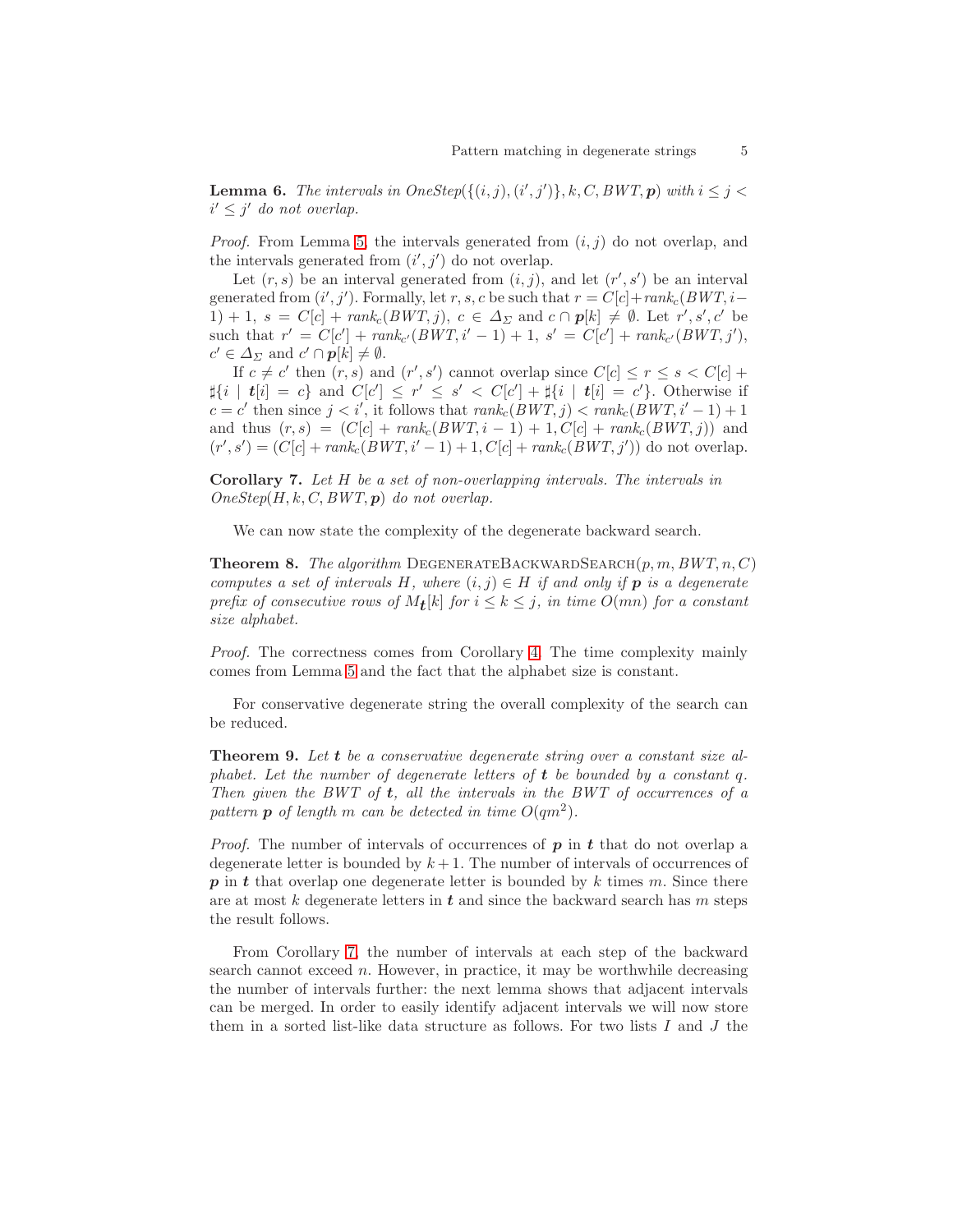concatenation of the elements of  $I$  followed by the elements of  $J$  is denoted by  $I \cdot J$ .

We proceed to define the operation *Merge* that consists in merging two adjacent intervals:  $Merge(\emptyset) = \emptyset$  and  $Merge((i, j)) = ((i, j)),$   $Merge(((i, j), (j+1, j')).$  $I) = \text{Merge}(((i, j')) \cdot I), \text{Merge}(((i, j), (i', j')) \cdot I) = ((i, j)) \cdot \text{Merge}(((i', j')) \cdot I)$ for  $i' > j + 1$ . The next lemma justifies the merging of adjacent intervals in H.

**Lemma 10.**  $Merge(OneStep(((i, j), (j + 1, j')), k, C, BWT, p)) =$  $Merge(OneStep(((i, j')), k, C, BWT, p)).$ 

*Proof.* For a letter  $c \in \Delta_{\Sigma}$  such that  $c \cap p[k] \neq \emptyset$  the intervals generated from  $(i, j)$  and  $(j + 1, j')$  are, by definition, necessarily adjacent which shows that if  $(p, q) \in \text{Merge}(OneStep(((i, j), (j + 1, j')), k, C, BWT, p))$  then  $(p, q) \in$ Merge( $On\epsilon Step(((i, j'))$ , k, C,  $BWT, p)$ ). The reciprocal can be shown similarly.

This means that  $H$  can be implemented with an efficient data structure such as red-black trees adapted for storing non-overlapping and non-adjacent intervals.

#### 4 Experiments

We ran algorithm DEGENERATEBACKWARDSEARCH (DBS) for searching for the occurrences of a degenerate pattern in different random strings: solid strings, degenerate strings and conservative degenerate strings. The alphabet consists of subsets of the DNA alphabet encoded by integers from 1 to 15. Solid letters are encoded by powers of  $2(1, 2, 4 \text{ and } 8)$  as in [\[7\]](#page-6-3). Then intersections between degenerate letters can be performed by a bitwise and. The conservative string contains 500, 000 degenerate letters.

We also ran the adaptive Hybrid pattern-matching algorithm of [\[10\]](#page-6-6), and, since the alphabet size is small we also ran a version of the Backward-Non-Deterministic-Matching (BNDM) adapted for degenerate pattern matching (see [\[8\]](#page-6-7)). The Hybrid and BNDM are bit-parallel algorithms and have only been tested for pattern lengths up to 64. The patterns have also been randomly generated. For the computation of the BWT we used the SAIS library [\[9\]](#page-6-8) and for its implementation we used the SDSL library [\[6\]](#page-6-9). All the experiments have been performed on a computer with a 1.3 GHz Intel Core i5 processor and 4 GB 1600 MHz DDR3 RAM.

We performed various experiments and present only two of them. For DBS the measured times exclude the construction of the BWT but include the reporting of the occurrences using a suffix array. This can be justified by the fact that, in most cases, strings are given in a compressed form through their BWTs. Fig. [2\(](#page-6-10)a) shows the searching times for different numbers of degenerate patterns of length 8 in a solid string. Times are in centiseconds. It can be seen that when enough patterns have to be searched for in the same string then it is worth using the new DBS algorithm. The BNDM algorithm performs better than the Hybrid one due to the small size of the alphabet which favors shifts based on suffixes